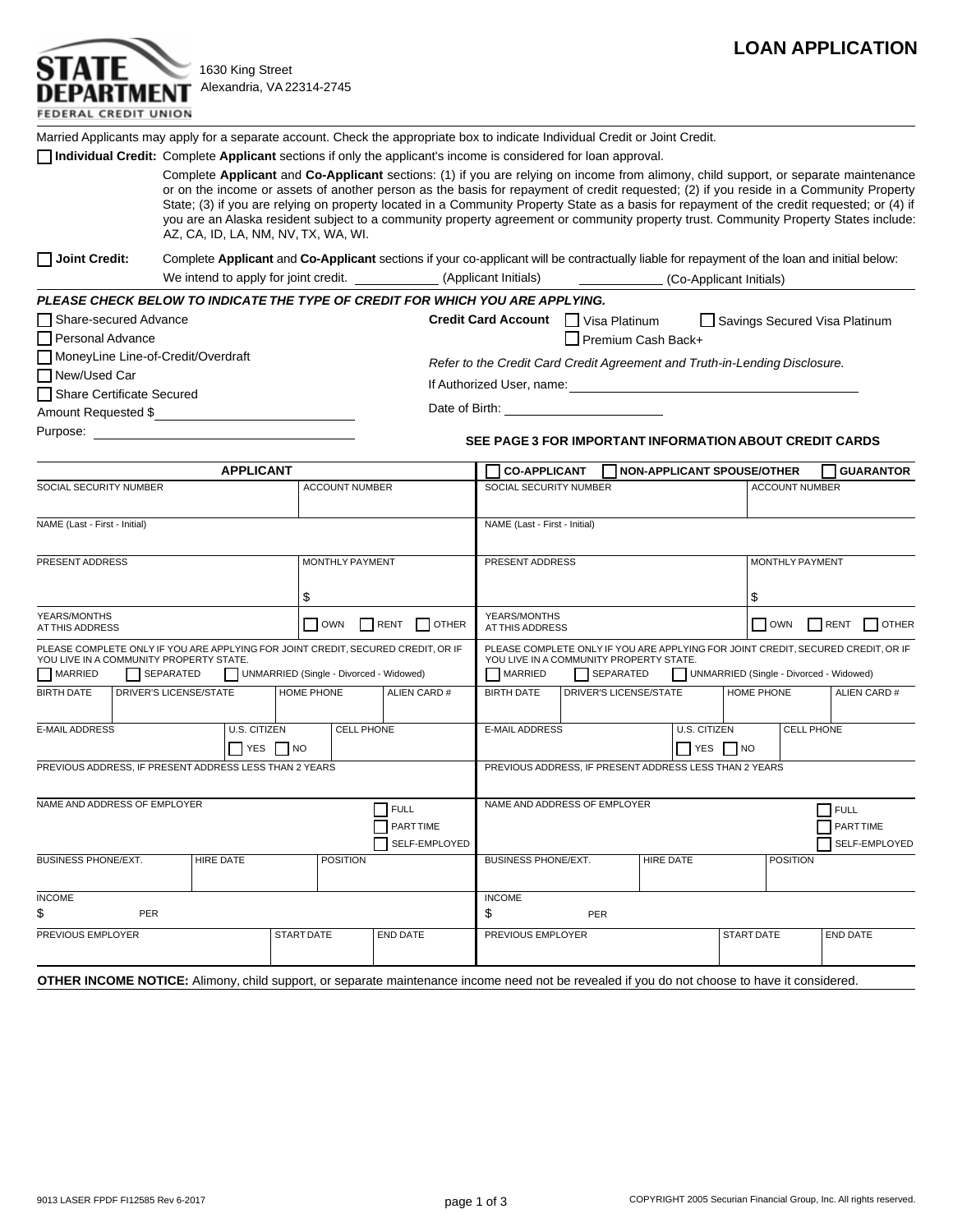|                                                                                                                                                                                                                                                                                                                                                                                                                                                                                                                                                                                                                                                                                                                                                                                                                                                    |      | <b>STATE NOTICES</b>                   |                                                                  |                         |
|----------------------------------------------------------------------------------------------------------------------------------------------------------------------------------------------------------------------------------------------------------------------------------------------------------------------------------------------------------------------------------------------------------------------------------------------------------------------------------------------------------------------------------------------------------------------------------------------------------------------------------------------------------------------------------------------------------------------------------------------------------------------------------------------------------------------------------------------------|------|----------------------------------------|------------------------------------------------------------------|-------------------------|
| OHIO RESIDENTS ONLY: The Ohio laws against discrimination require that all creditors make credit equally available to all creditworthy customers, and that<br>credit reporting agencies maintain separate credit histories on each individual upon request. The Ohio Civil Rights Commission administers compliance with<br>this law.                                                                                                                                                                                                                                                                                                                                                                                                                                                                                                              |      |                                        |                                                                  |                         |
| <b>WISCONSIN RESIDENTS ONLY: Marital Status: Married</b><br>If married: the name of my spouse is                                                                                                                                                                                                                                                                                                                                                                                                                                                                                                                                                                                                                                                                                                                                                   |      | <b>□Unmarried</b>                      | □ Legally Separated                                              |                         |
| Spouse's SSN:                                                                                                                                                                                                                                                                                                                                                                                                                                                                                                                                                                                                                                                                                                                                                                                                                                      |      | Spouse's Address (if different)        |                                                                  |                         |
| Notice: No provision of any marital property agreement, unilateral statement under Section 766.59, or court decree under Section 766.70 will adversely<br>affect the rights of the Credit Union unless the Credit Union is furnished a copy of the agreement, statement or decree, or has actual knowledge of its terms,<br>before the credit is granted or the account is opened.                                                                                                                                                                                                                                                                                                                                                                                                                                                                 |      |                                        |                                                                  |                         |
| MARRIED WISCONSIN RESIDENTS APPLYING FOR AN INDIVIDUAL ACCOUNT: By submitting this application, I state that the credit being applied for, if<br>granted, will be incurred in the interest of the marriage or family of the Borrower(s).                                                                                                                                                                                                                                                                                                                                                                                                                                                                                                                                                                                                           |      | x                                      |                                                                  |                         |
|                                                                                                                                                                                                                                                                                                                                                                                                                                                                                                                                                                                                                                                                                                                                                                                                                                                    |      |                                        | Submitted and acknowledged by Applicant online on _____________. |                         |
|                                                                                                                                                                                                                                                                                                                                                                                                                                                                                                                                                                                                                                                                                                                                                                                                                                                    |      | <b>SECURITY INTEREST</b>               |                                                                  |                         |
|                                                                                                                                                                                                                                                                                                                                                                                                                                                                                                                                                                                                                                                                                                                                                                                                                                                    |      |                                        |                                                                  |                         |
| IF YOUR APPLICATION IS APPROVED, YOU SPECIFICALLY GRANT US A CONSENSUAL SECURITY INTEREST IN ALL INDIVIDUAL AND JOINT<br>ACCOUNTS YOU HAVE WITH US NOW AND IN THE FUTURE TO SECURE REPAYMENT OF CREDIT EXTENDED UNDER THIS AGREEMENT. YOU<br>ALSO AGREE THAT WE HAVE SIMILAR STATUTORY LIEN RIGHTS UNDER STATE AND/OR FEDERAL LAW. IF YOU ARE IN DEFAULT, WE CAN<br>APPLY YOUR SHARES TO THE AMOUNT YOU OWE.<br>Shares and deposits in an Individual Retirement Account or any other account that would lose special tax treatment under state or federal law if given are<br>not subject to this security interest.<br>If you have other loans with us, collateral securing such loans will also secure your obligations under this Agreement, unless that other collateral is your<br>principal residence or non-purchase money household goods. |      |                                        | (Applicant Initials)                                             | (Co-Applicant Initials) |
|                                                                                                                                                                                                                                                                                                                                                                                                                                                                                                                                                                                                                                                                                                                                                                                                                                                    |      | <b>LOAN APPLICATION ACKNOWLEDGMENT</b> |                                                                  |                         |
| <b>PLEASE READ BEFORE SUBMITTING:</b>                                                                                                                                                                                                                                                                                                                                                                                                                                                                                                                                                                                                                                                                                                                                                                                                              |      |                                        |                                                                  |                         |
| By submitting this application, I understand and agree as follows (if this application is for two of us, this applies to both of us):                                                                                                                                                                                                                                                                                                                                                                                                                                                                                                                                                                                                                                                                                                              |      |                                        |                                                                  |                         |
| All the information in this application is true. I understand that section 1014 Title 18 U.S. Code makes it a federal crime to knowingly make a false statement on<br>this application. You have my permission to check it. You may retain this application even if not approved. If this application is approved, I agree to honor the<br>provisions of the credit or loan agreement and security agreement or credit card agreement covering my account or loan, copies of which will be given to me<br>before the first transaction or disbursement under the loan or account.                                                                                                                                                                                                                                                                  |      |                                        |                                                                  |                         |
| Consumer and Credit Report Authorization. By submitting this Application, I authorize you to obtain my consumer and/or credit report for the purposes of<br>evaluating this application and to obtain subsequent credit reports on an on-going basis in connection with this transaction, and for all other legitimate purposes,<br>such as reviewing my accounts or taking collection action on the account. I authorize you to receive and review other information about me, such as my<br>employment and income information, from third-parties or consumer reporting agencies.                                                                                                                                                                                                                                                                |      |                                        |                                                                  |                         |
| <b>Vermont Residents:</b> Applicant provided consent via phone ______                                                                                                                                                                                                                                                                                                                                                                                                                                                                                                                                                                                                                                                                                                                                                                              |      |                                        | (Credit Union Initials)                                          |                         |
| Permission to contact: By providing a wireless telephone number (i.e., cell phone), I consent to receiving calls, including autodialed and prerecorded<br>message calls, from the credit union or its third party debt collector at that number.                                                                                                                                                                                                                                                                                                                                                                                                                                                                                                                                                                                                   |      |                                        |                                                                  |                         |
| <b>CICNATUDE OF ADDUCANT</b>                                                                                                                                                                                                                                                                                                                                                                                                                                                                                                                                                                                                                                                                                                                                                                                                                       | DATE |                                        | SICNATURE OF CO-ARRICANT                                         | <b>DATE</b>             |

| I SIGNATURE OF APPLICANT                          | <b>DATE</b> | SIGNATURE OF CO-APPLICANT                            | DATE |
|---------------------------------------------------|-------------|------------------------------------------------------|------|
|                                                   |             |                                                      |      |
| Submitted and acknowledged by Applicant online on |             | Submitted and acknowledged by Co-Applicant online on |      |

HAVE YOU OMITTED ANYTHING? REMEMBER: INCOMPLETE APPLICATIONS CANNOT BE PROCESSED.